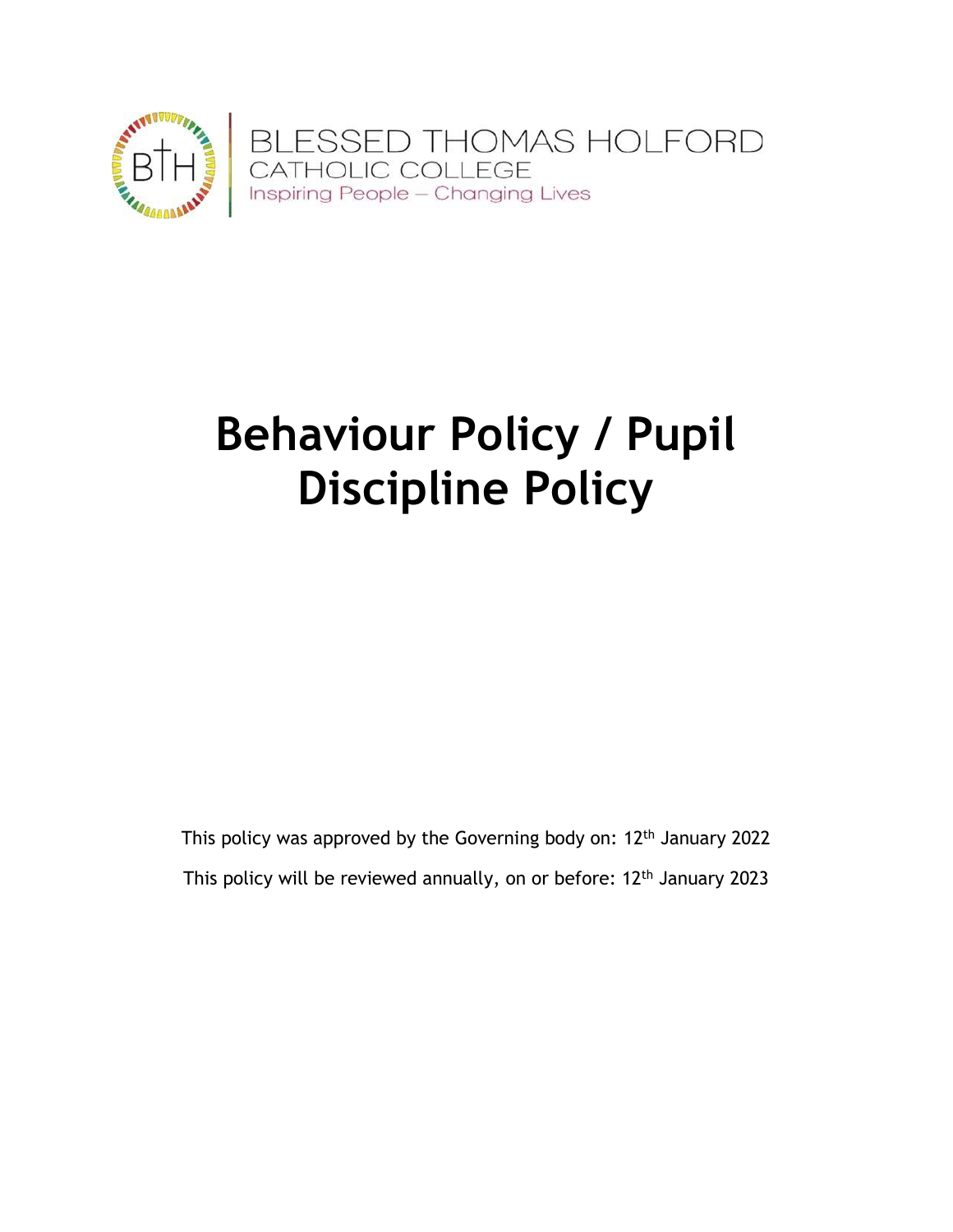# **Contents**

| 1               |  |
|-----------------|--|
| $2^{\circ}$     |  |
| 3               |  |
| $\overline{4}$  |  |
| 5               |  |
| 6               |  |
| $\overline{7}$  |  |
| 8               |  |
| 9               |  |
| 10 <sup>1</sup> |  |
| 11              |  |
| 12              |  |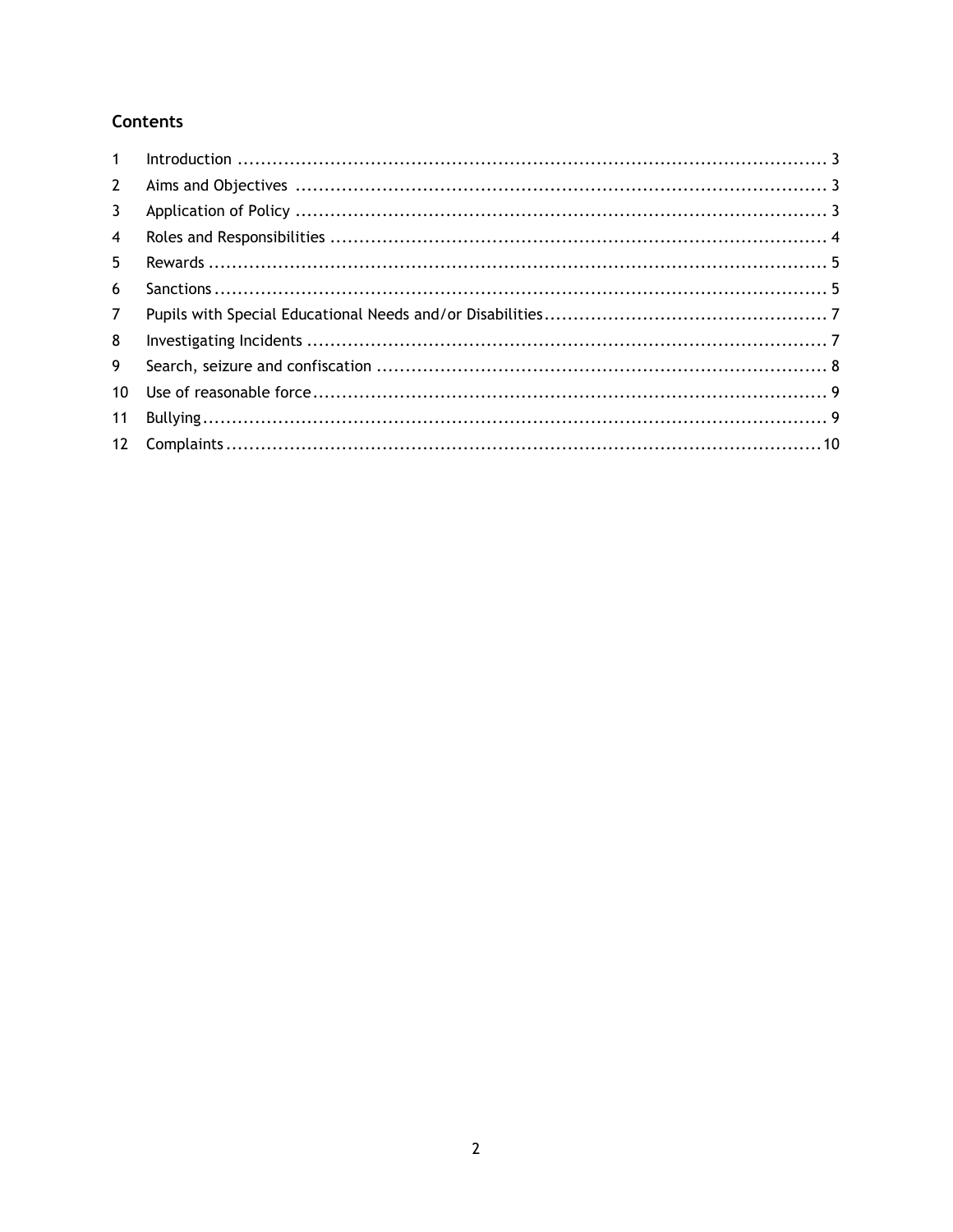# <span id="page-2-0"></span>**1 Introduction**

- 1.1 Blessed Thomas Holford's behaviour strategy is aimed at improving educational outcomes for all pupils by promoting and supporting their engagement in education, we are a family of high expectations and believe that achievement is for all. We believe that good behaviour and selfdiscipline leads to effective learning and helps prepare children and young people for life beyond the school gate.
- 1.2 This policy outlines the high behavioural standards the school expects from all our pupils and sets out the sanctions that will follow if this policy is not adhered to. This policy will be reviewed annually by the school's governing body. This policy has been updated using Keeping Children Safe in Education (2021).

# <span id="page-2-1"></span>**2 Aims and Objectives**

By setting high standards of expected behaviour, Blessed Thomas Holford Catholic College aims to:

- promote positive relationships that safeguard and promote the welfare of pupils, creating an effective learning environment
- maximise the quality of the learning experience for all pupils enabling everyone to learn effectively
- enable pupils to understand the implications of their behaviour, to control their own behaviour and most importantly to take responsibility for their behaviour
- ensure every member of the school community feels valued, respected and treated equally
- provide an ethos and environment within which everyone feels safe
- foster discipline and mutual respect between pupils and their peers and between staff and pupils
- raise awareness amongst pupils for the need to recognise and manage their emotions and reactions
- support pupils whose behaviour within the school environment is challenging or who may find friendship and co-operation difficult

# <span id="page-2-2"></span>**3 Application of Policy**

- 3.1 This policy applies to all members of the school community whether inside or outside school. We will apply sanctions within this policy for behaviour that takes place outside of school premises, for example if allegations of bullying taking place outside of school hours are reported to the school.
- 3.2 When deciding the sanction for poor behaviour outside of the school, staff will consider:
	- 3.2.1 whether the pupil is taking part in any school-organised or school-related activity, travelling to or from the school, and is clearly identified as a member of our school community
	- 3.2.2 the severity of the misbehaviour, whether the pupil's behaviour could have repercussions for the orderly running of the school, whether the behaviour poses a threat to another pupil or member of the public or could adversely affect the reputation of the school. Additionally, if a pupil continues to bully another pupil outside school this will be considered as part of a bullying investigation and treated in the same way as if it was happening inside school in terms of investigation and sanctions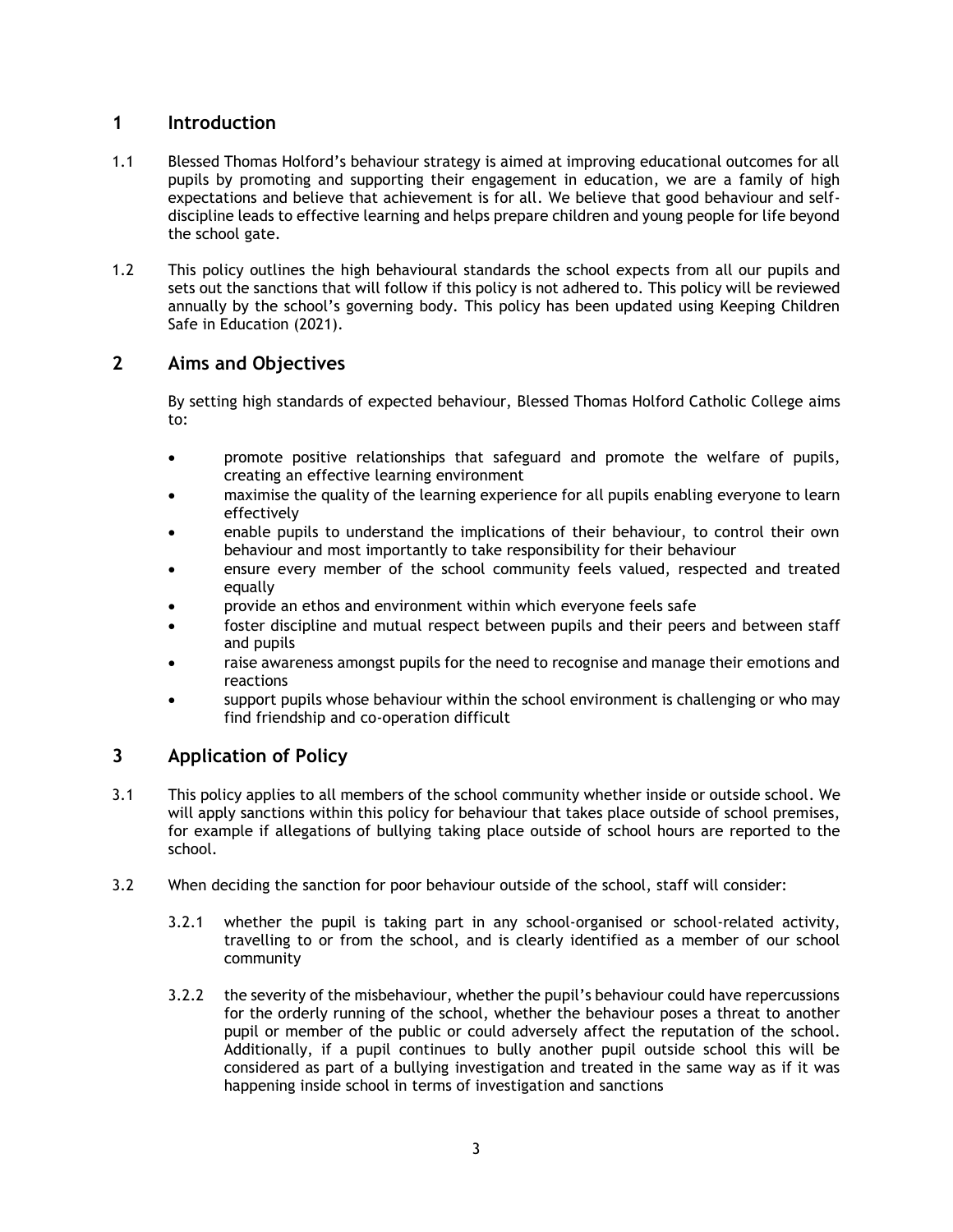# <span id="page-3-0"></span>**4 Roles and Responsibilities**

All members of the School community are expected to follow this policy. Roles, responsibilities and expectations of each section of the School community are set out in detail below.

## **4.1 Board of Governors**

The Governors will work with the school's Senior Leadership Team to set the ethos and values that promote high standards of behaviour from pupils. Governors will monitor and evaluate the impact of the policy and will hold the Executive Headteacher and Head of School to account for its implementation. Governors will ensure that they receive relevant training on suspensions, behaviour and discipline at least every two years.

## **4.2 Pupil Welfare and Discipline Committee**

The Pupil Welfare and Discipline Committee will review and monitor the application and implementation of this policy by receiving regular reports from the DSL / Deputy /SENCo on behavioural sanctions and support put in place for pupils. Governors will scrutinise relevant data, review relevant suspension decisions and act as a point of challenge for decisions taken by the Executive Headteacher / Head of School.

## **4.3 Executive Headteacher**

The Executive Headteacher, with support from the Senior Leadership Team, will ensure that staff are supported and up to date with policy changes. They will ensure that lessons are well led, effectively managed and that staff regularly and effectively self-evaluate their behaviour management strategies. The Executive Headteacher will monitor how staff implement this policy to ensure rewards and sanctions are applied fairly and consistently. The Executive Headteacher will act as a source of support and guidance for staff on behaviour management strategies and discipline alongside DSL colleagues.

#### **4.4 Staff**

All staff will:

- apply this policy fairly, proportionately, and without discrimination, considering SEND as well as the additional challenges that some vulnerable pupils may face
- **ensure they have read part 1 of Keeping Children Safe in Education and record that action in writing**
- promote a teaching and learning ethos which encourages all pupils to attend, participate and enjoy their lessons
- model positive behaviour at all times
- record incidents of poor behaviour and any given sanctions in the pupil's behavioural log;
- provide praise, rewards and reinforce positive behaviour
- focus on de-escalation and preventative strategies rather than being solely reactive
- consider the welfare of the whole School community and ensure that the majority of pupils' education is not jeopardised by the disruptive behaviour of a minority of pupils;
- contribute to the development of systems which support and reinforce positive behaviour. This includes familiarisation with the child protection and safeguarding policy and systems around peer on peer abuse and online safety
- recognise that there may be contributory factors which affect pupils' behaviour and respond according to individual need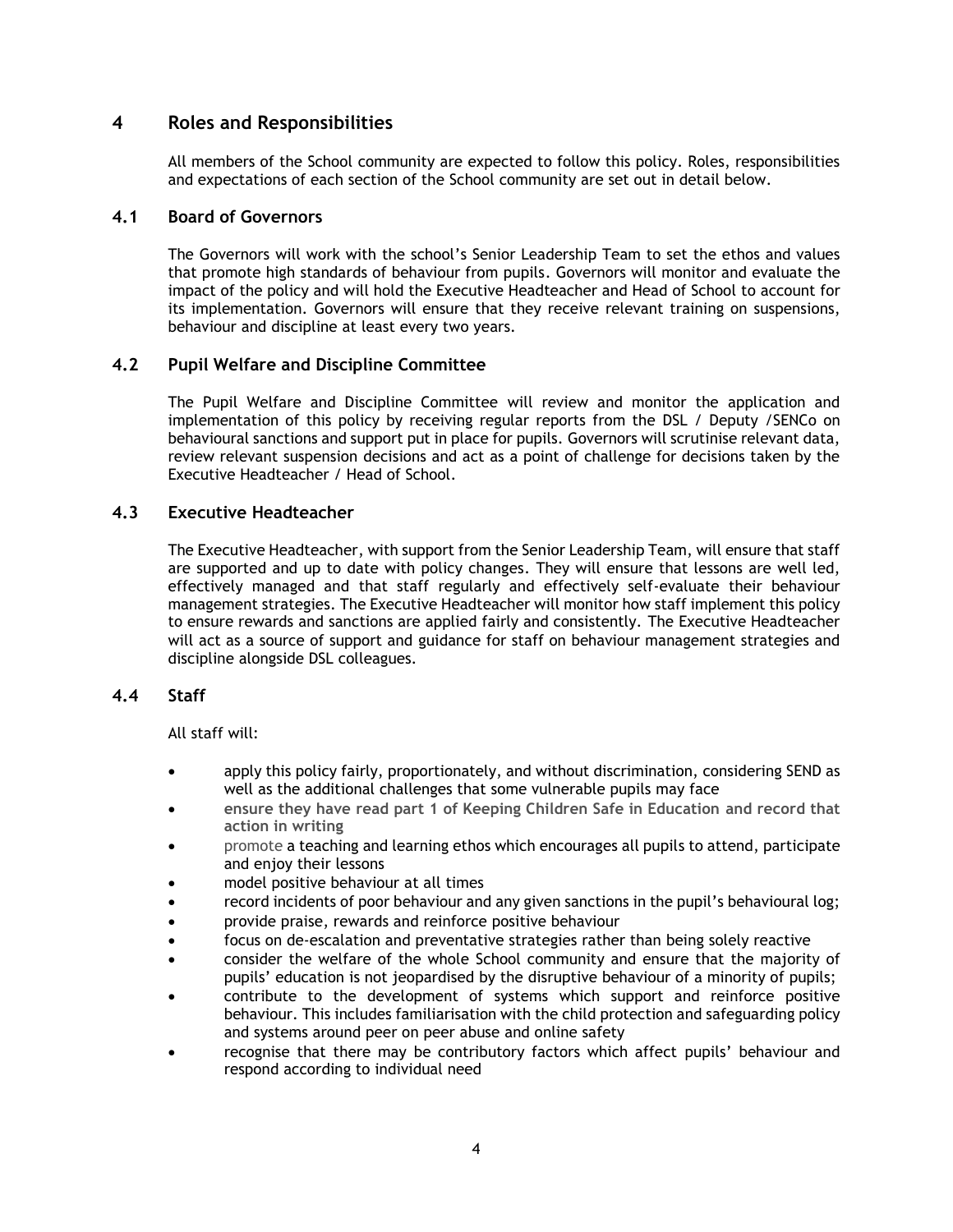- identify pupils who are experiencing difficulties in developing or sustaining appropriate behaviour and consider designing an Individual Behaviour Plan or Pastoral Support Plan with set targets and support strategies embedded within
- contact parents if there is a problem with attendance, punctuality or equipment and about any concerns or problems that affect their child's work or behaviour
- set, mark and monitor home learning and provide facilities for children to do home learning in the school if required
- send parents an annual written report on their child's progress and arrange Parents' Evenings during which progress will be discussed
- engage with and attend all training and development sessions to continually improve behaviour management and learn from best practice

## **4.5 Parents**

Parents play an important role in ensuring good behaviour from their children. Parents are expected to:

- support the school in the application and enforcement of this policy through signing the home/school agreement and supporting school rules
- inform the school of any challenging behaviour exhibited at home, special education needs or changes in circumstances that may account for changes in their child's behaviour
- ensure their child attends the school on time, appropriately dressed, fed, rested, and equipped
- work with the school in support of their child's learning and behaviour
- attend meetings at the school with staff to discuss their child's behaviour and adhere to any parenting contracts put in place
- inform the school in writing of any medication their child needs to take
- support their child in home learning and other opportunities for home learning
- attend Parents' Evenings and any discussions about their child's progress
- in the case of suspension, follow the guidance contained in the suspension letter and attend a reintegration interview at the school with their child

#### **4.6 Pupils**

The rights and responsibilities of pupils are set out at the Annex to this policy along with the code of conduct and a list of the school rules to which all pupils must adhere. Reminders of the code of conduct and expected standards of behaviour are up on walls in classrooms and situated around the school and in pupil planners. Pupils are expected to have a positive attitude and maintain high expectations for themselves.

#### <span id="page-4-0"></span>**5 Rewards**

The school believes that it is important to encourage good conduct throughout the school by celebrating and rewarding good behaviour. There are a range of reward strategies such as letters home, rewards for good attendance, merit awards and rewards for excellent work, chosen to be an ambassador or prefect.

## <span id="page-4-1"></span>**6 Sanctions**

6.1 Where a pupil's conduct falls below the standard set by the school we will impose sanctions which will be clearly explained to the child and parents. All sanctions will be reasonable and proportionate to the circumstances of the incident and due consideration will be given to the pupil's age, any special educational needs or disability.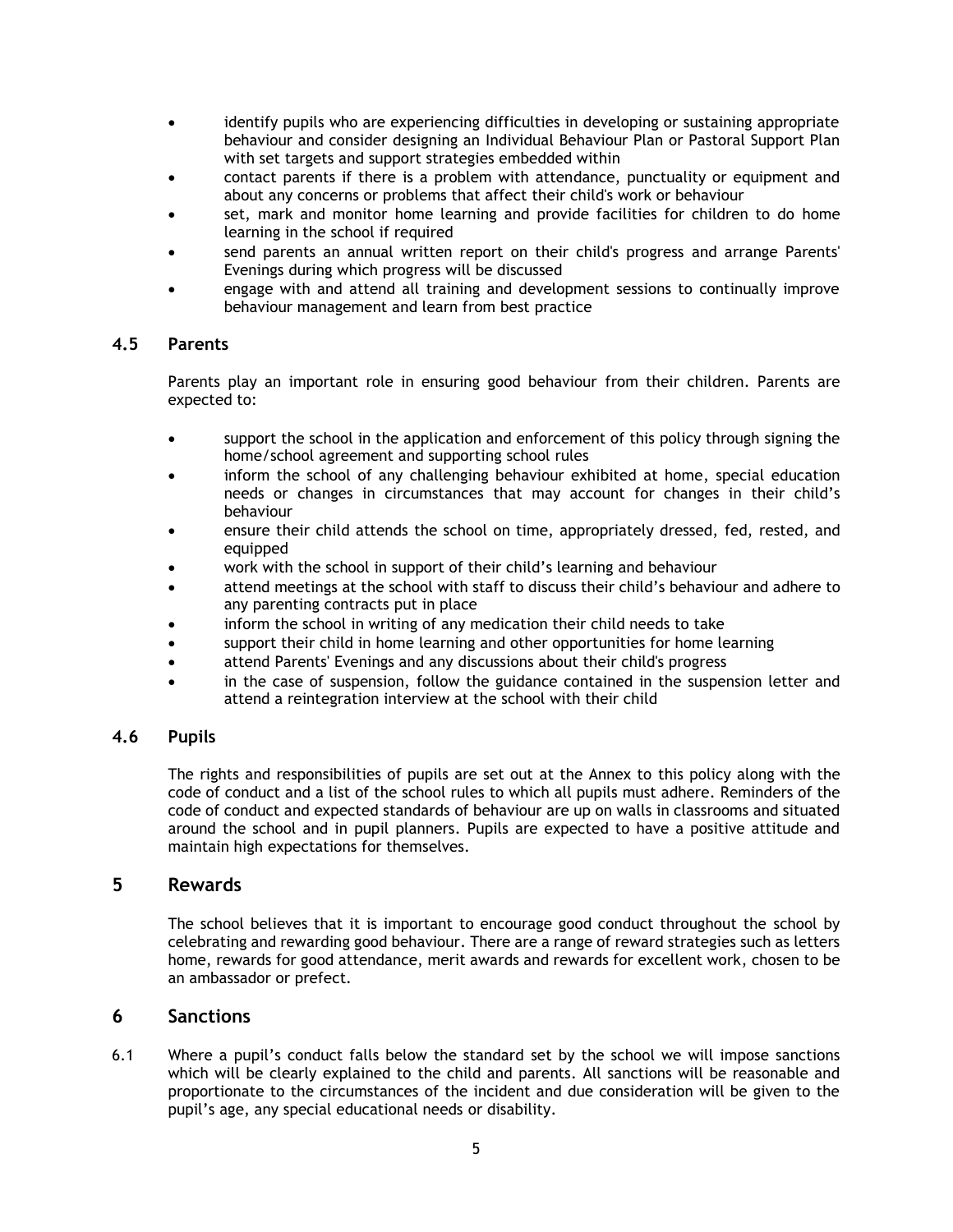- 6.2 The particular level of sanction will depend on the severity and regularity of the behaviour. The school uses a range of sanctions in response to incidents of poor behaviour. These sanctions include:
	- verbal reprimand
	- requiring a written apology
	- confiscation of an item
	- extra work or repeating unsatisfactory work until it meets the required standard
	- the setting of written tasks as punishments
	- school-based community service or imposition of a task such as picking up litter, helping clear up the dining hall after mealtimes; or removing graffiti
	- loss of privileges for instance the loss of a responsibility or not being able to participate in a non-uniform day or other extra-curricular school events such as sports day or prom
	- internal suspension in the Restorative Hub
	- place in isolation room with work to complete
	- detention including during break, lunchtime and after school
	- regular reporting including early morning reporting; scheduled uniform and other behaviour checks or being placed "on report" for behaviour monitoring
	- education off-site for a designated period
	- suspension or permanent exclusion
- 6.3 School staff aim to work in cooperation with parents to understand the reasons behind their child's behaviour and put in place a clear support strategy for modifying and addressing that behaviour. The School recognises the importance of effective home-school communication and will endeavour to communicate with parents regarding students' behaviour when necessary. When a sanction is imposed, parents will be informed in writing.
- 6.4 The school encourages restorative justice and pupils are encouraged to apologise to their peer group and/or to staff for rudeness or a lack of respect.
- 6.5 The school will also consider whether the behaviour under review gives cause to suspect that a child is suffering, or is likely to suffer, significant harm. Where this may be the case, staff will follow the school's safeguarding policy. They will also consider whether continuing disruptive behaviour might be the result of unmet educational or other needs. If staff reasonably believe this to be the case, they will consider whether a multi-agency assessment is necessary.
- 6.6 Under no circumstances will illegal or inappropriate items be tolerated in the school, and all pupils will respect and look after the school premises and environment. The following behaviour is regarded as completely unacceptable and will result in disciplinary actions and possibly in suspension, depending on the circumstances:
	- verbal abuse to staff and others
	- verbal abuse to pupils
	- physical abuse to/attack on staff
	- physical abuse to/attack on pupils
	- any form of bullying
	- indecent behaviour
	- damage to property
	- gambling on **school** property
	- recording or taking images of pupils or staff
	- consuming, carrying, supplying illegal drugs and alcohol and other substances including legal highs
	- carrying, supplying or taking prescription drugs or non-prescription drugs
	- theft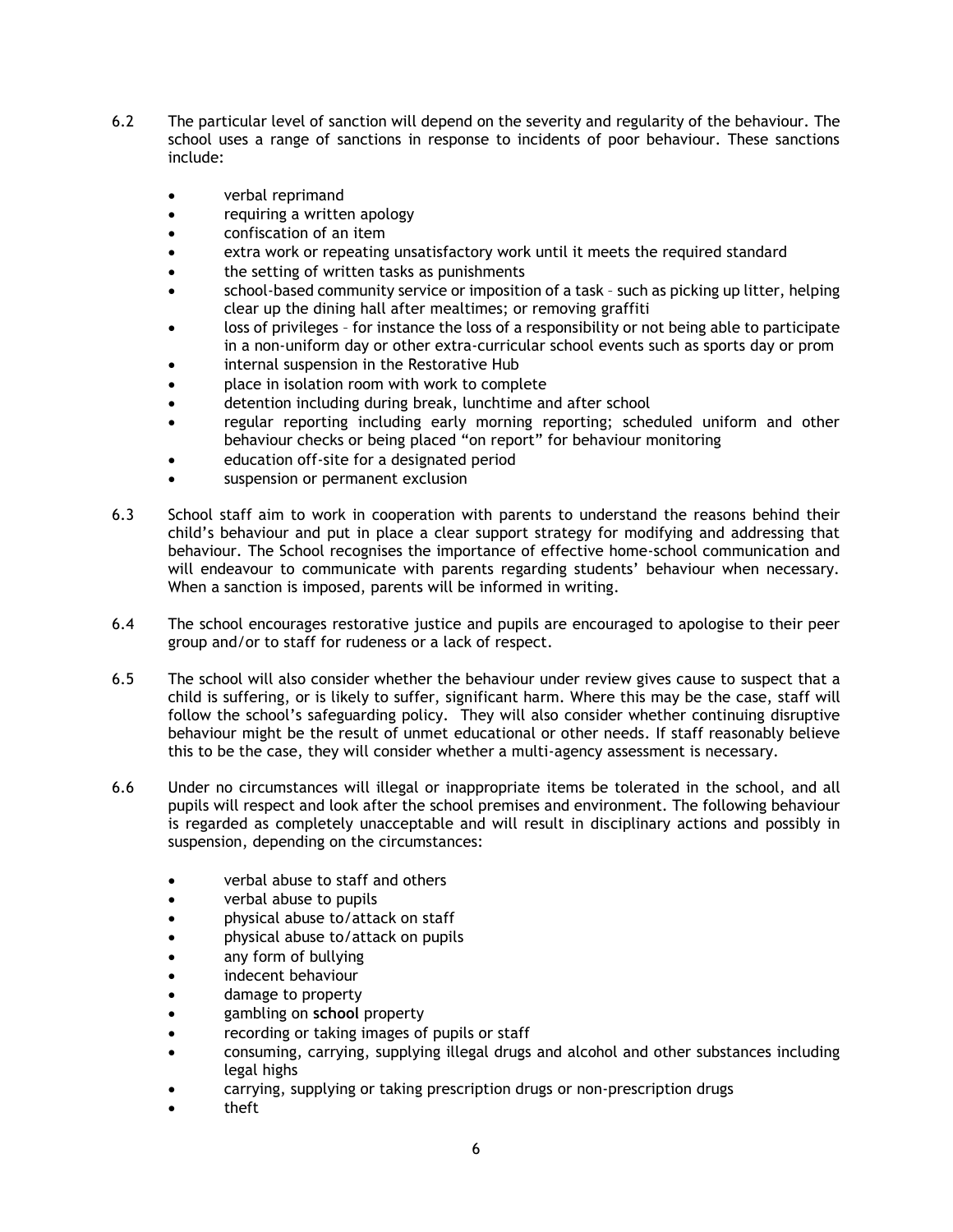- serious actual or threatened violence against another pupil or a member of staff
- sexual harassment, abuse or assault
- carrying an offensive weapon
- arson
- unacceptable behaviour which has previously been reported and for which school sanctions and other interventions have not been successful in modifying the pupil's behaviour
- malicious allegations against staff
- racist, sexist, homophobic or other forms of discriminatory behaviour
- persistent truancy/lateness
- possession of items prohibited under the school rules
- 6.7 Permanent Exclusion will only be used as a sanction of last resort, in response to a serious breach, or persistent breaches, of this behaviour policy and where allowing the pupil to remain in the school would seriously harm the education or welfare of the pupil or others in the school. The school will follow the DfE statutory guidance when taking a decision to suspend or expel, either on a fixed-term or permanent basis.

## <span id="page-6-0"></span>**7 Pupils with Special Educational Needs and/or Disabilities**

- 7.1 In the context of this policy, a child is considered to have SEND if he or she:
	- has difficulties in learning which are significantly greater than the majority of other pupils of the same age
	- has a disability which prevents or limits them from accessing the curriculum
	- has behavioural, emotional or social difficulties which impact adversely on their learning and progress.
- 7.2 The School is aware that continuous disruptive behaviour can be a result of unmet needs. If such needs are identified, we will ensure the pupil receives appropriate support. The School is conscious of its legal duties under the Equality Act in respect of pupils with disabilities and will make reasonable adjustments to this policy to avoid any substantial disadvantage that a pupil may face as a consequence of their disability.
- 7.3 An Individual Behaviour Plan and/or Pastoral Support Plan and/or Individual Provision Maps will be used for children with SEND whose condition causes them to display challenging behaviour and advice will be sought from external agencies to assist with putting in place appropriate support strategies, which will be monitored and reviewed. Please read the School's special educational needs policy for more information.

## <span id="page-6-1"></span>**8 Investigating Incidents**

- 8.1 Initial investigations of minor infractions of the policy may be carried out by a member of staff on their own. Further investigations or initial investigations of more serious offences must be carried out by two staff together. Pupils who have witnessed the behaviour will be asked to provide written, signed and dated statements. Any questions raised by staff will be open and non-leading. If the police wish to question the pupil, the school will ensure that a responsible adult is present at all times and will inform the pupil's parents of what has happened as soon as possible.
- 8.2 The School uses CCTV to protect and ensure all staff and pupils feel safe. If behavioural incidents are recorded on CCTV the footage may be viewed as part of the investigation and the content considered before imposing a sanction. Please see the School's CCTV policy and privacy notices for more information.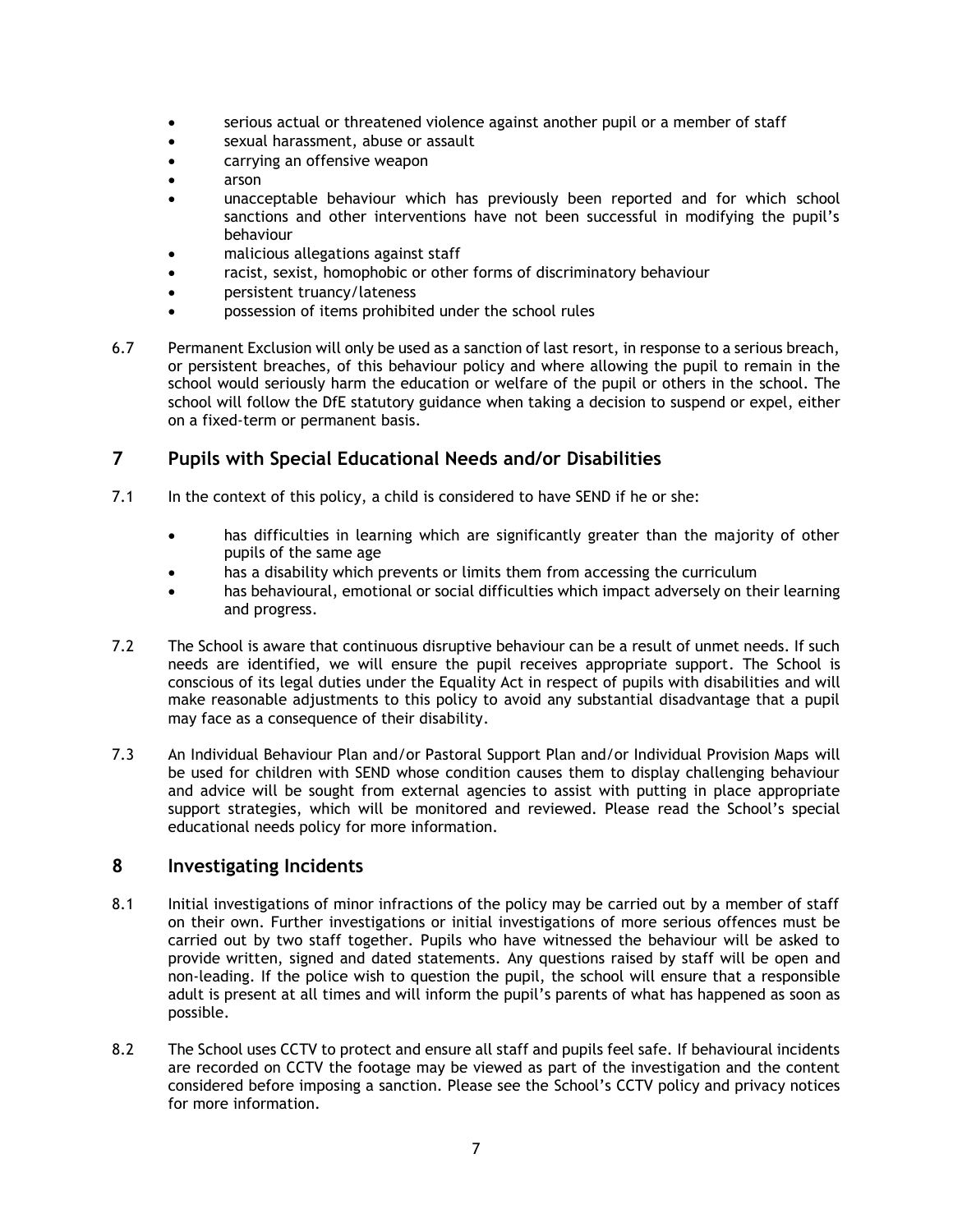- 8.3 When more than one pupil is involved in an incident and the interpretations of an event differ, then every effort will be made to try to find the truth. If this still remains unclear, then the staff members involved will use their professional judgement to come to a conclusion on the basis of the evidence.
- 8.4 In exceptional circumstances, pupils may receive a fixed term suspension pending an investigation, as a neutral act, if there is a possibility that the welfare of other pupils may be compromised by that pupil remaining in the school.
- 8.5. Written records will be kept of all investigations, witness names and the accounts of pupils who are involved.

## <span id="page-7-0"></span>**9 Search, seizure and confiscation**

- 9.1 If an investigation or an allegation leads to reasonable suspicion and the search of a pupil's clothes, bags and lockers is deemed appropriate, a search may be carried out. Staff will follow the latest DfE guidance on searching, screening and confiscation when conducting a search.
- 9.2 Staff may confiscate or seize items in the possession of pupils that are illegal or banned by the school rules and may confiscate, retain or dispose of a pupil's property as a disciplinary sanction so long as it is reasonable in the circumstances. Confiscation of a pupil's property will be proportionate and aimed at maintaining an environment conducive to learning and one which safeguards the rights of other pupils to be educated. Where appropriate a member of staff may retain or dispose of a pupil's property as a punishment and are protected from liability for damage to, or loss of, any confiscated items.
- 9.3 A teacher can search a pupil **with their consent** to look for any item banned by the school rules. Pupils must be first asked to empty pockets and bags themselves. If the pupil refuses to give permission the school may impose a sanction for failing to follow a reasonable instruction.
- 9.4 The Executive Headteacher and other members of staff authorised by them have the power to search a pupil **without the pupil's consent** if they suspect they are in possession of prohibited items. Prohibited items that can be searched for without consent include:
	- knives or weapons
	- alcohol
	- illegal drugs
	- legal highs
	- stolen items
	- e-cigarettes, tobacco and cigarette papers
	- fireworks

Searching a pupil's mobile phone will only be done by a trained DSL in the school.

- 9.5 Any search without consent must be conducted by a member of staff of the same sex as the pupil in the presence of another member of staff. A member of staff can only carry out a search of a pupil of the opposite sex and/or without a witness present, where the member of staff reasonably believes that there is a risk that serious harm will be caused to a person if they do not conduct the search immediately and where it is not reasonably practicable to summon another member of staff.
- 9.6 Staff should keep a record of any searches conducted on pupils and inform parents that a search has been carried out as soon as reasonably practicable.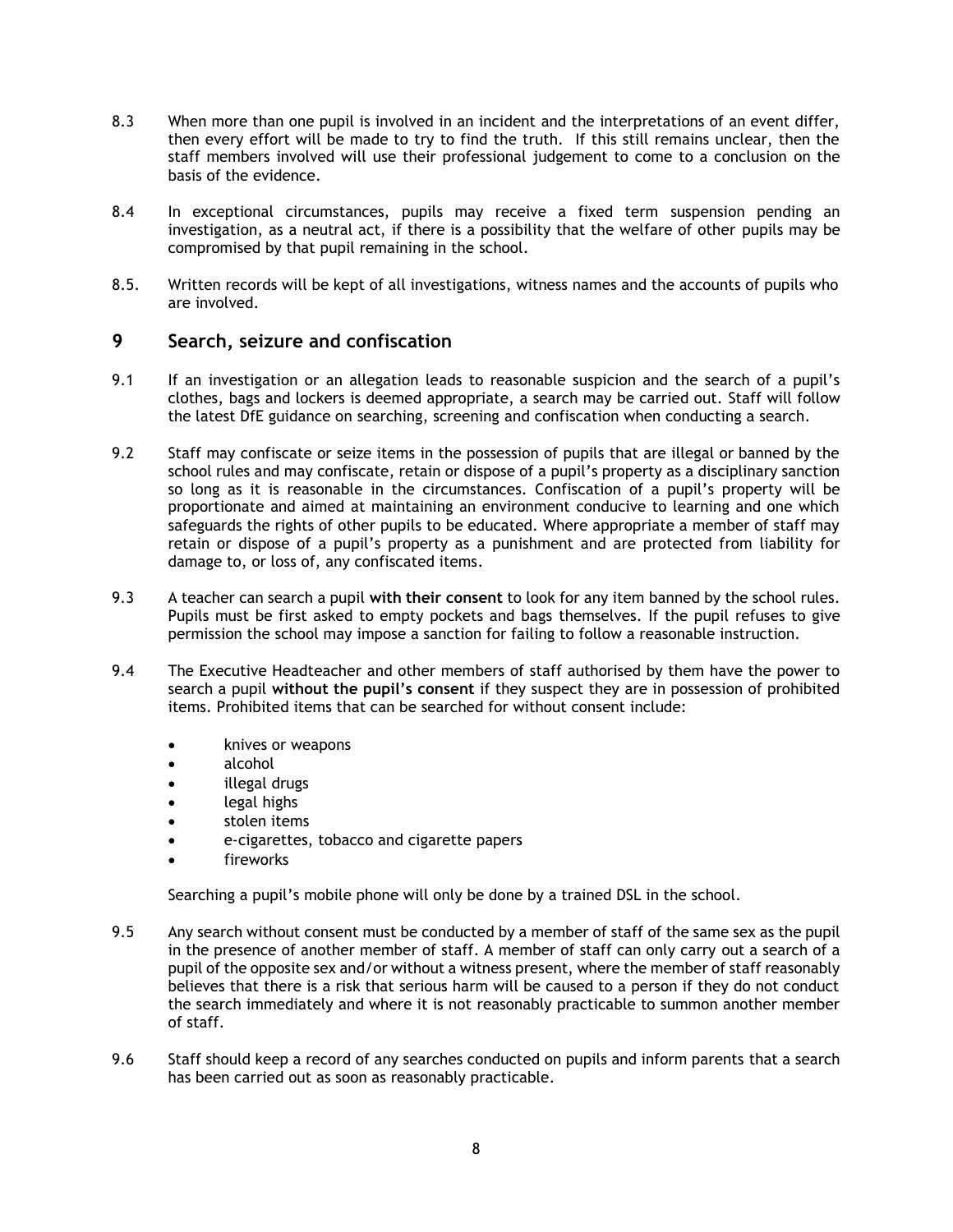9.7 Staff may seize an electronic device to examine any data or files on the device if they think there is good reason to do so. These data or files may be erased before returning the item if they believe there is good reason to do this. Parents will always be informed if this takes place.

## <span id="page-8-0"></span>**10 Use of reasonable force**

- 10.1 The School strives to provide a safe learning environment for all pupils. All members of staff (and anyone whom the Headteacher has given the responsibility to be in charge or in control of the pupils) are lawfully permitted to use reasonable force to prevent pupils committing an offence, injuring themselves or others, damaging property, and to maintain good order and discipline in the classroom.
- 10.2 This power extends to times when staff are lawfully in charge of pupils but are off the school premises i.e. on a school trip. There is no definition of when it is reasonable to use force and every situation will have to be judged by the person in charge at that time. The degree of force used should be the minimum needed to achieve the desired result.
- 10.3 Sometimes, pupils may get anxious or agitated and strategies used to help pupils calm down such as using communication skills, distraction techniques and removing triggers may not yield results. On rare occasions staff may have to use physical interventions to ensure the pupil's own safety, the safety of other pupils and staff or to ensure that property is not seriously damaged.
- 10.4 All incidents where pupils need to be held to help them to calm down will be recorded, any Individual Behaviour Plan and/or Pastoral Support Plan and/or Individual Provision Maps reviewed and parents will be informed as a matter of course.

# <span id="page-8-1"></span>**11 Bullying**

- 11.1 The School will take all reasonable measures to ensure the safety and wellbeing of all pupils and staff and this includes protection from bullying. Bullying is defined as the repetitive, intentional harming of one person or group by another person or group, where the relationship involves an imbalance of power. This can include emotional, physical, racial, sexual, verbal (direct or indirect) and cyber-bullying.
- 11.2 The School wants to make sure that all pupils feel safe and are accepted into the School community. The School's ethos is one of inclusion and equality; bullying of any kind is regarded as a serious breach of this behaviour policy and will not be tolerated. The school's approach will be guided by the child protection and safeguarding Policy, Anti Bullying Policy and Keeping Children Safe in Education 2021 which contains guidance on peer on peer abuse including bullying, sexual violence and sexual harassment.
- 11.3 Bullying can be verbal or physical, by person or by electronic, on-line or written means and can be directed at both staff and pupils. Bullying includes any act based on prejudice or discrimination. It includes the sharing of indecent images with a view to distress, harass and humiliate. The School practices a preventative strategy to reduce the chances of bullying, and the anti-bullying policy is instilled in the School's curriculum, through the active development of pupils' social, emotional and behavioural skills, assemblies and is embedded in daily school life. It is made very clear to pupils what is expected of them in terms of respecting their peers, members of the public, and staff, and any intentional breach of this will result in disciplinary action. Our approach is always to ensure pupils feel confident in reporting incidents to staff.
- 11.4 If an allegation of bullying does come up, the school will:
	- take it seriously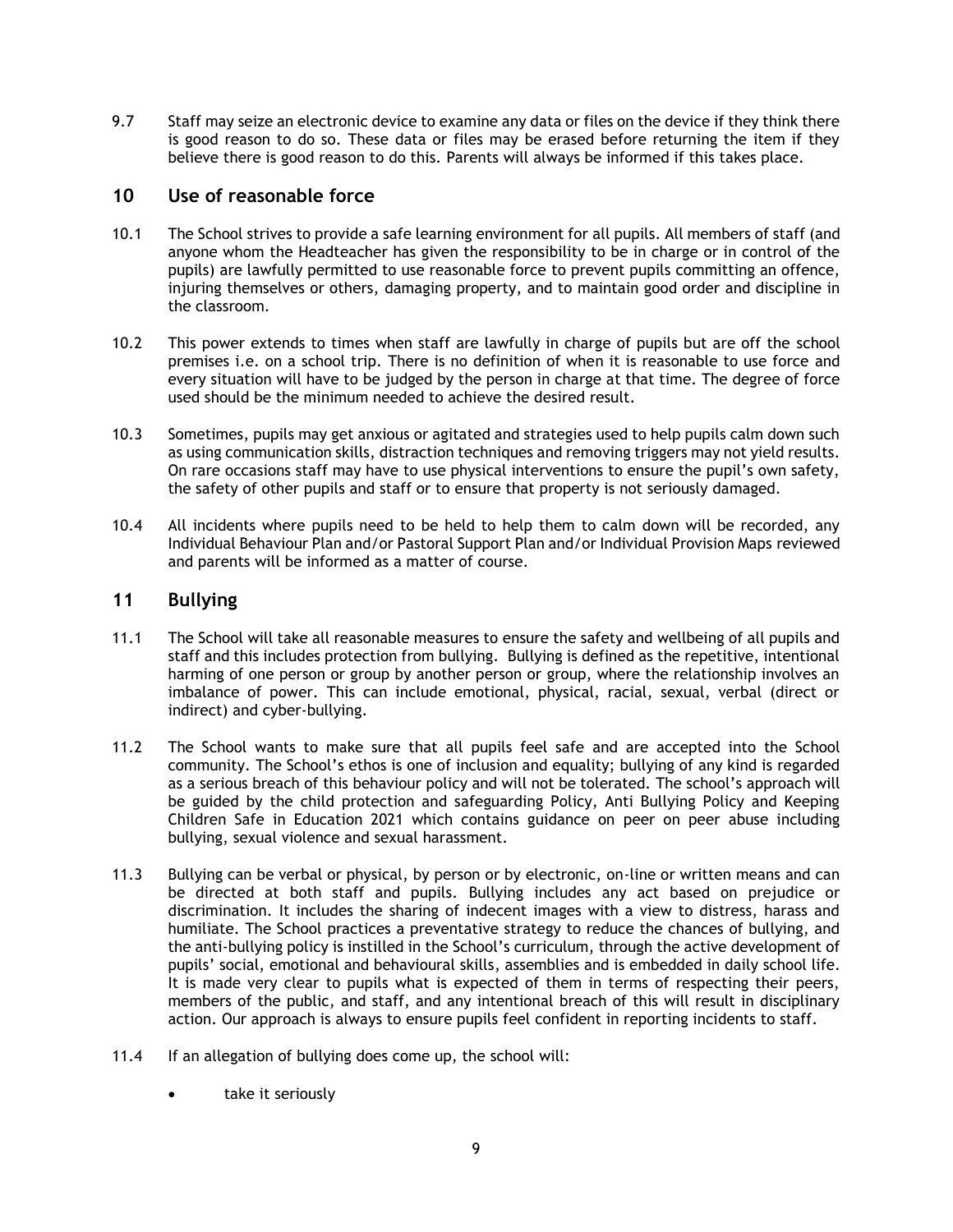- investigate as quickly as possible to establish the facts
- record and report the incident, including the names of witnesses and any statements; depending on how serious the case is, it may be reported to the Headteacher for consideration of a serious sanction
- provide support and reassurance to the victim
- make it clear to the bully that this behaviour will not be tolerated. If there is a group of people involved, they will be spoken to individually and as a whole group. It is important that children who have harmed another, either physically or emotionally, redress their actions, and staff will make sure that they understand what they have done and the impact of their actions. All matters will be recorded in writing.
- Robust records will be kept and maintained for every instance of bullying that is reported to staff, including details of any named witnesses, discussions that staff had with all those identified as witnesses, evidence of staff member's active efforts to acquire evidence that they been have told exists, and that records of the outcome of their investigation are recorded within not only the victim of bullying's record but those alleged to have perpetrated it. This will allow staff to quickly identify patterns of behaviour and to act early to stop abuse.
- discuss the matter with both parties, if appropriate bring them together and insist on the perpetrator seeing the other person's point of view; sometimes the no blame approach is used, sometimes negotiation and sometimes sanctions
- ensure that if a sanction is used, it will correlate to the seriousness of the incident and the bully will be told why it is being used
- consider whether suspension is appropriate in light of the evidence
- for cases which have every appearance of being difficult to resolve a review mechanism will be activated after 15 school days to review the school response so far and to further consider any other options that might be available.
- 11.5 The School accepts pupils use social media as part of their lives and interaction with others. Where a member of staff has reasonable grounds to suspect that a pupil is using social media in a way which could cause harm to another person in the School community, the member of staff should report this to a member of the school's Senior Leadership Team. Following any such report an investigation will follow during which an authorised member of staff will ask for access to the pupil's phone. In the event that the pupil refuses to cooperate and will not give access to an authorised member of staff during an investigation this will lead to a sanction taken against the pupil.

## <span id="page-9-0"></span>**12 Complaints**

If parents have any concerns or complaints over the application or implementation of this policy, they should raise their concerns with a staff member or the Headteacher in accordance with the School's complaints policy. If the concern relates to a suspension, the statutory procedure set out in the guidance will be followed.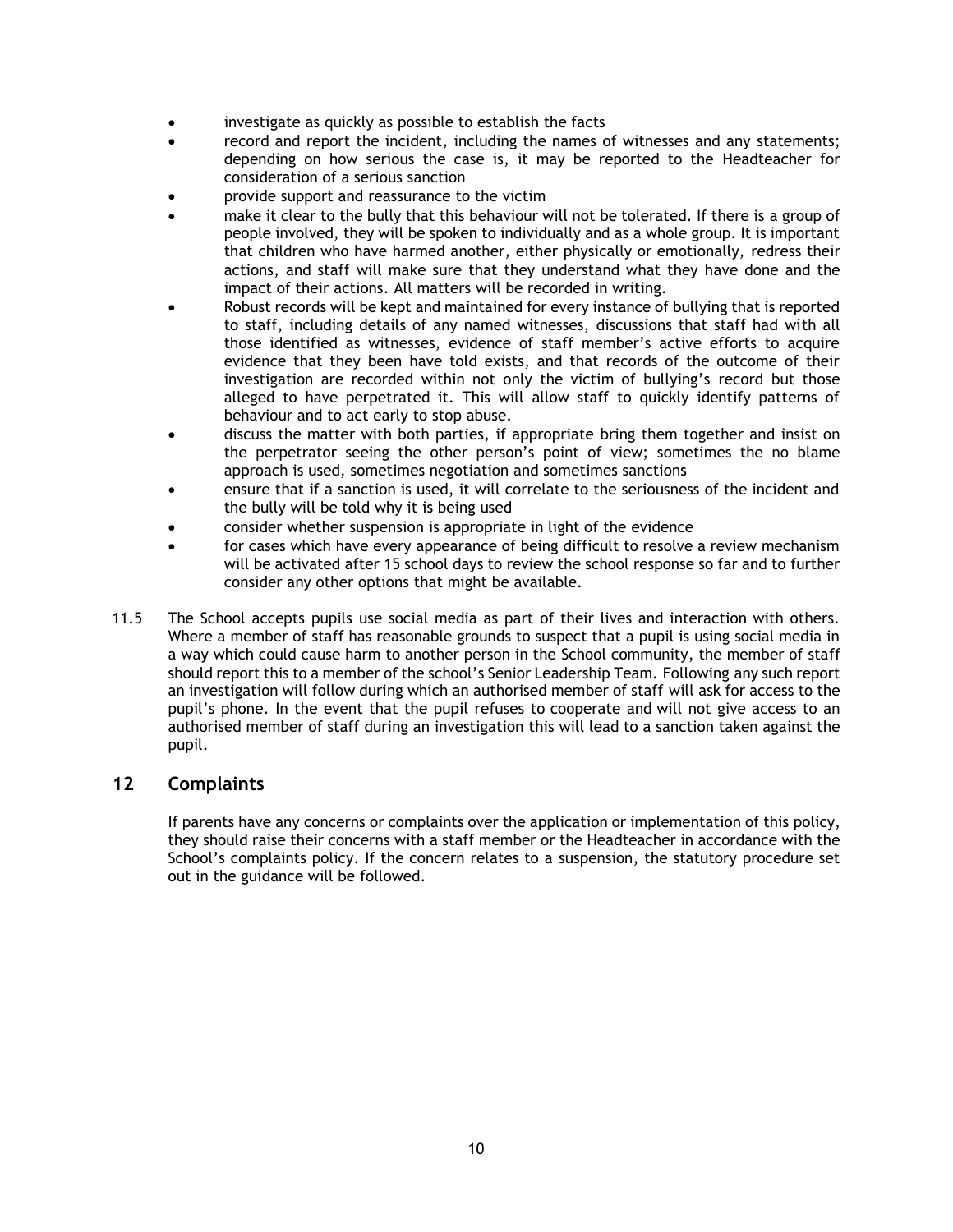## **Annex – Rights and Responsibilities of Pupils and School Rules**

| <b>Rights</b>                                           | <b>Responsibilities</b>                                                                                     |
|---------------------------------------------------------|-------------------------------------------------------------------------------------------------------------|
| To feel safe both in and out of the classroom           | Have regard for your own safety and that of others and<br>care for school equipment/ resources/ environment |
| To learn, free from the disruption of others            | Be prepared to engage in class and be involved with<br>learning                                             |
| Be valued and have good work recognised and<br>rewarded | Accept and learn from any sanctions that you receive                                                        |
| To receive help and support where requested             | Follow staff instructions and seek help when needed                                                         |
| To be listened to and respected                         | Respect yourself, other people and their belongings                                                         |
| To be treated fairly                                    | Be self-disciplined and follow the school rules set out<br>below                                            |
| To be treated as an individual                          | Inform a member of staff when this policy has been<br>breached by yourself or another pupil                 |

#### **School Rules**

- 1 Attend the school and your classes on time.
- 2 Bring appropriate equipment such as: planner, pen, pencil, ruler, calculator, PE kit and any other necessary equipment, a suitable bag to carry books and any equipment needed during the school day.
- 3 Wear specified uniform as set out in the School's uniform policy at all times to and from the school.
- 4 Never use rude, derogatory, racist or defamatory language.
- 5 Do not bully fellow pupils or staff, through verbal, physical or online means.
- 6 Be polite and respectful to your peers and the extended community and always try to understand other people's point of view.
- 7 Follow the Code of Conduct which is summarised in all classrooms and areas of our building.
- 8 Complete schoolwork and home learning on time and to the very best of your ability.
- 9 Take care of your environment, both on the school site and outside. Do not litter or vandalise property in any way.
- 10 Take care of school equipment.
- 11 Do not eat during lesson times or outside.
- 12 Report to Pupil Services or Attendance Office if you arrive late, feel unwell or need to leave for an appointment.